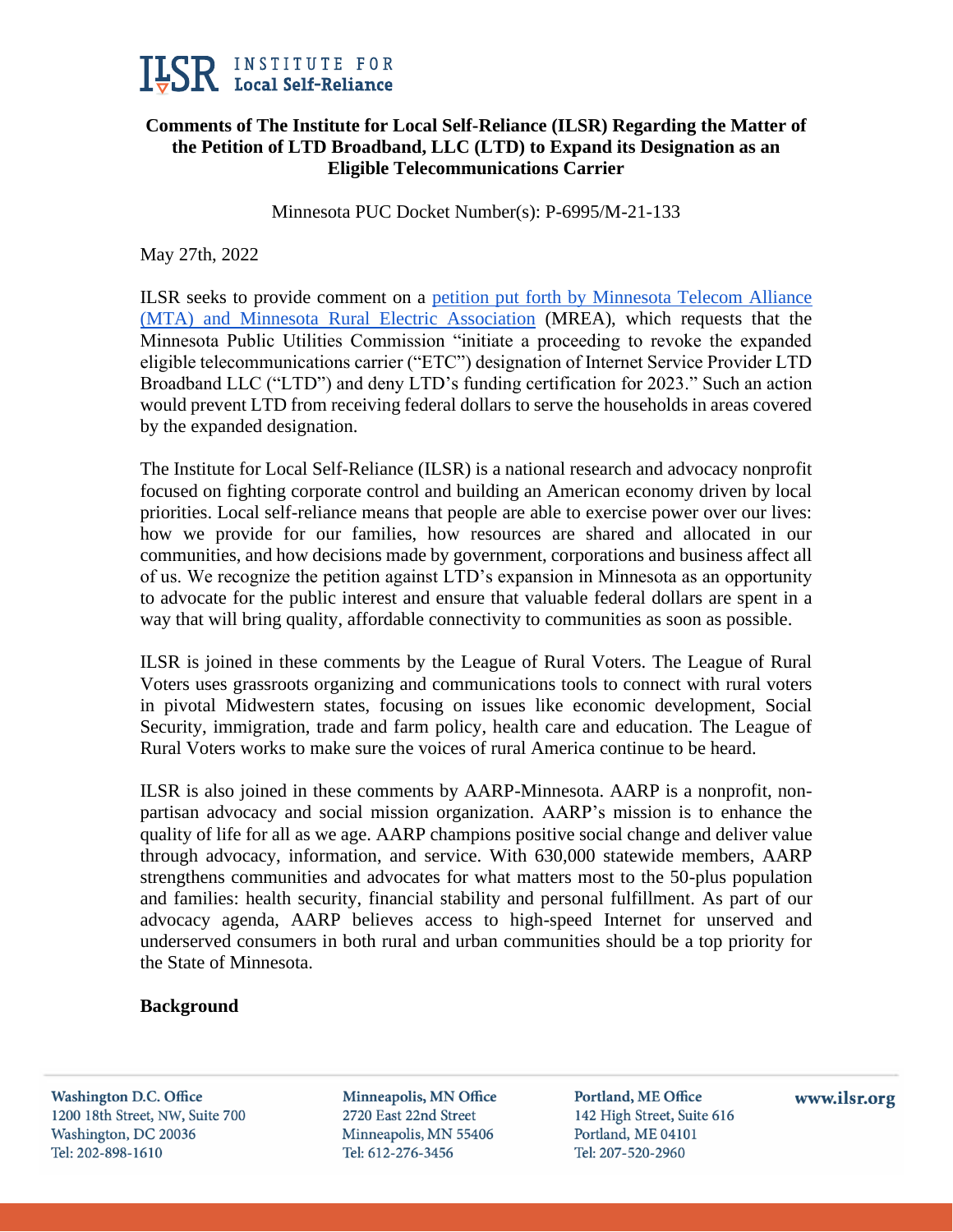At present, we are experiencing valuable and unprecedented federal funding opportunities for the expansion of broadband, and it is critical that this funding be spent in ways that will extend quality, affordable, reliably connectivity as soon as possible to those who need it. We do not believe that funding LTD's expansion meets this criteria, and argue that doing so would only delay quality connectivity for Minnesota's un- and under-served communities. We are particularly concerned that LTD is not prepared to offer the high level of service required to meet the bar for receiving Universal Service Funds.

The Minnesota Public Utilities Commission's mission is to create and maintain a regulatory environment that ensures safe, adequate and efficient utility services at fair, reasonable rates consistent with State telecommunications and energy policies. One of the key functions of the Commission in performing this mission is to balance the private and public interests affected in each docket, and to make decisions that appropriately balance these interests in a manner "consistent with the public interest."

## **Concurring With the Facts In the MTA/MREA Petition**

In June of 2021, the Minnesota Public Utilities Commission issued an order which expanded LTD Broadband's eligible telecommunications carrier ("ETC") designation to include over 100,000 additional locations in Minnesota. This expansion allowed the provider to qualify for \$311 million in funding for 10 years under the [Rural Digital](https://www.fcc.gov/auction/904)  [Opportunity Fund \(RDOF\).](https://www.fcc.gov/auction/904) LTD's total RDOF bid was for \$1.3 billion and included nearly 530,000 locations across 15 states.

The MTA/MREA petition argues that information learned since last June casts doubt on LTD's ability to deliver on its buildout commitments and asks the Minnesota PUC to reconsider its ETC designation and funding certification. MTA and MREA assert that the Minnesota Public Utilities Commission has the authority to "revoke the expanded designation based on facts that have emerged after the expansion order" and the responsibility to "determine whether there is an adequate basis to certify LTD for funding" in order to protect the public interest. The PUC has broad discretion to carry out its charge, especially in rural areas (where RDOF funds have been designated to go), and must be especially diligent in providing the regulatory and oversight roles that complement federal infrastructure subsidy programs according to its knowledge of the history and challenges of expanding quality connectivity in rural areas of the state.

Since the LTD Expansion Order in June of last year, LTD has failed to obtain ETC designations for RDOF funding in seven of the 15 states in which it sought these designations. The South Dakota Public Utility Commission [recently denied](https://www.documentcloud.org/documents/21931645-ltd-broadband-mn-puc-petition) LTD's request to expand its ETC designation because LTD "failed to demonstrate the technical, managerial, and financial capability to construct and operate the network it promised to." As the MTA/MREA petition points out, the area LTD has committed to cover in Minnesota is far greater than the area it had promised to cover in South Dakota, so the risk of allowing LTD to move forward in Minnesota affects many more people.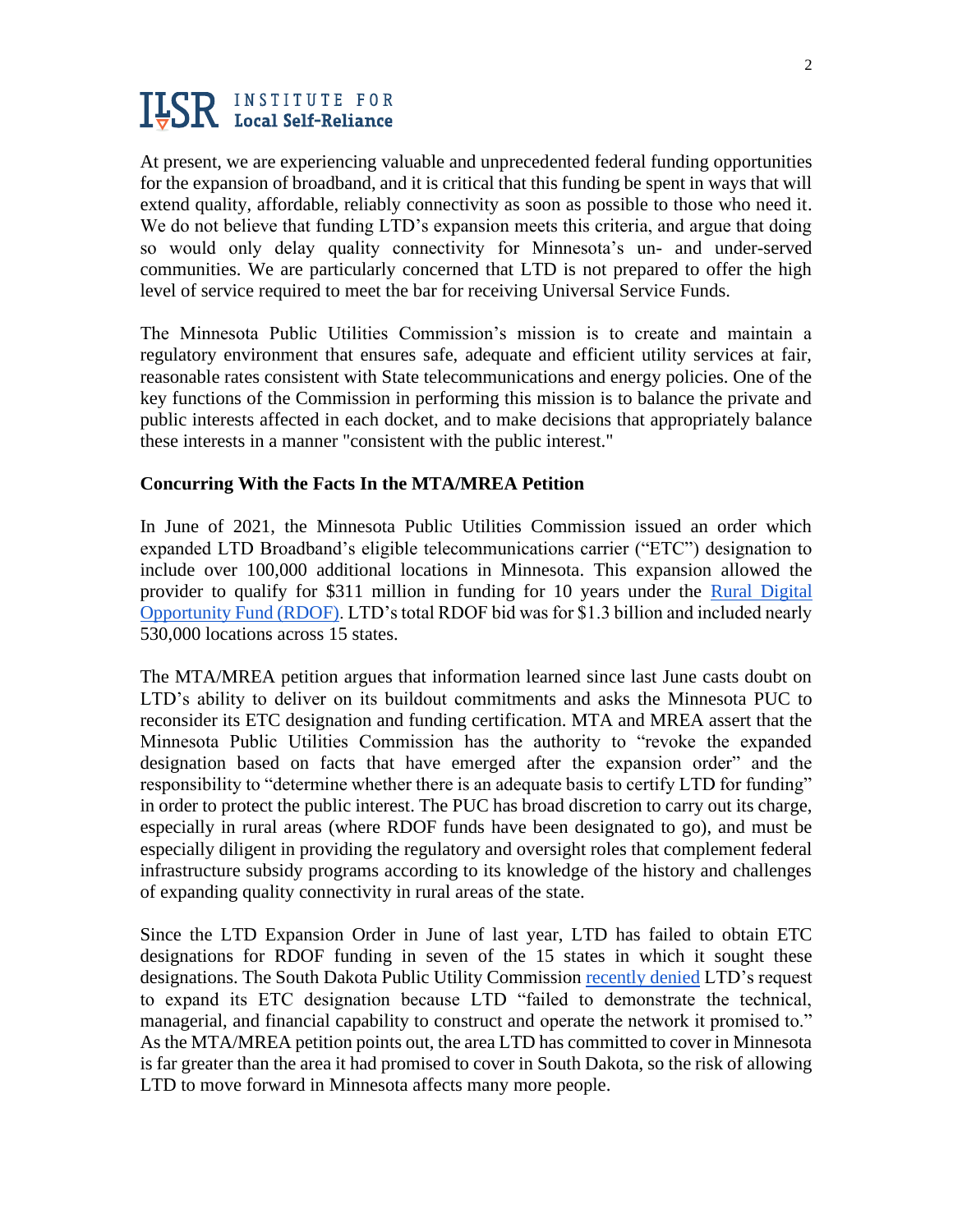The MTA/MREA petition states that, because of the deadlines LTD has missed and the ETC designations it has been denied, "the FCC has, to date, already declared LTD in default on over 30 percent (161,343 of 528,088) of the RDOF locations included in LTD's bid."

The petition also alleges that LTD is too small of a provider to effectively deliver its promised coverage within the required time frame, and is likely to face financial barriers in attempting to follow through on its RDOF bid. Furthermore, the RDOF work nationally and in Minnesota is of a scope that even a larger, more well-prepared company would be hard-pressed to deliver on. And LTD, by all appearances, is not in a position to do so.

## **LTD's Problematic History**

As the MTA/MREA petition points out, LTD has failed to obtain ETC designations for RDOF funding in seven of the 15 states in which it sought these designations – most recently in South Dakota. After winning the RDOF auction, LTD was required to submit proof of its ETC status in the areas where it had committed to providing service by June 7, 2021. LTD petitioned the FCC to extend this deadline in eight states, but was denied in [California, Kansas, and Oklahoma.](https://www.fiercetelecom.com/regulatory/ltd-broadband-dealt-blow-as-fcc-prepares-to-issue-311m-rdof-funds) At that time, the FCC declared it would find "LTD in default on its bids'' in these three states.

In Iowa, [LTD was also recently denied the ETC designation it was seeking](https://muninetworks.org/content/history-errors-catches-ltd-broadband-iowa) as a result of missed deadlines, procedural flaws, and obvious errors in filings, as well as LTD's failure to evidence "the technical and financial capabilities required to carry out the public interest obligations of those entrusted with federal funds."

Such administrative failures are indicative of limited resources and poor planning, which calls into question the company's ability to deliver service on the scale it has committed to operating on.

LTD also failed to follow through on both its CAF II and Rural Broadband Experiment bids, inflicting additional administrative costs and delays on programs intended to bring quality connectivity to communities as soon as possible. Paul Bunyan writes that " LTD's history with federal USF programs is one of defaults, missed deadlines, and compliance issues;" LTD received support for 108 Census Block Groups in Nebraska and Nevada under the Connect America Fund II (CAF II) auction, but in 2019 defaulted on \$71,254 in support in these states. LTD was consequently subject to penalty fees, and the "FCC found that LTD had 'hindered the disbursement of funds that could have otherwise been productively used to increase broadband access to unserved or underserved areas.'" LTD's original ETC designation in Minnesota was for CAF II, so an expanded designation would require the company to meet RDOF obligations while also maintaining those of CAF II.

Finally, LTD has experienced [prolonged network outages](https://blandinonbroadband.org/2021/10/28/frustrations-with-outages-at-ltd-broadband-might-send-red-flag-to-federal-funders/) that cause concern about its ability to provide the required level of quality for essential 911 service**.** The company has had [33 complaints on Downhunter](https://www.downhunter.com/status/ltd-broadband) in the last 9 months, with commenters citing regular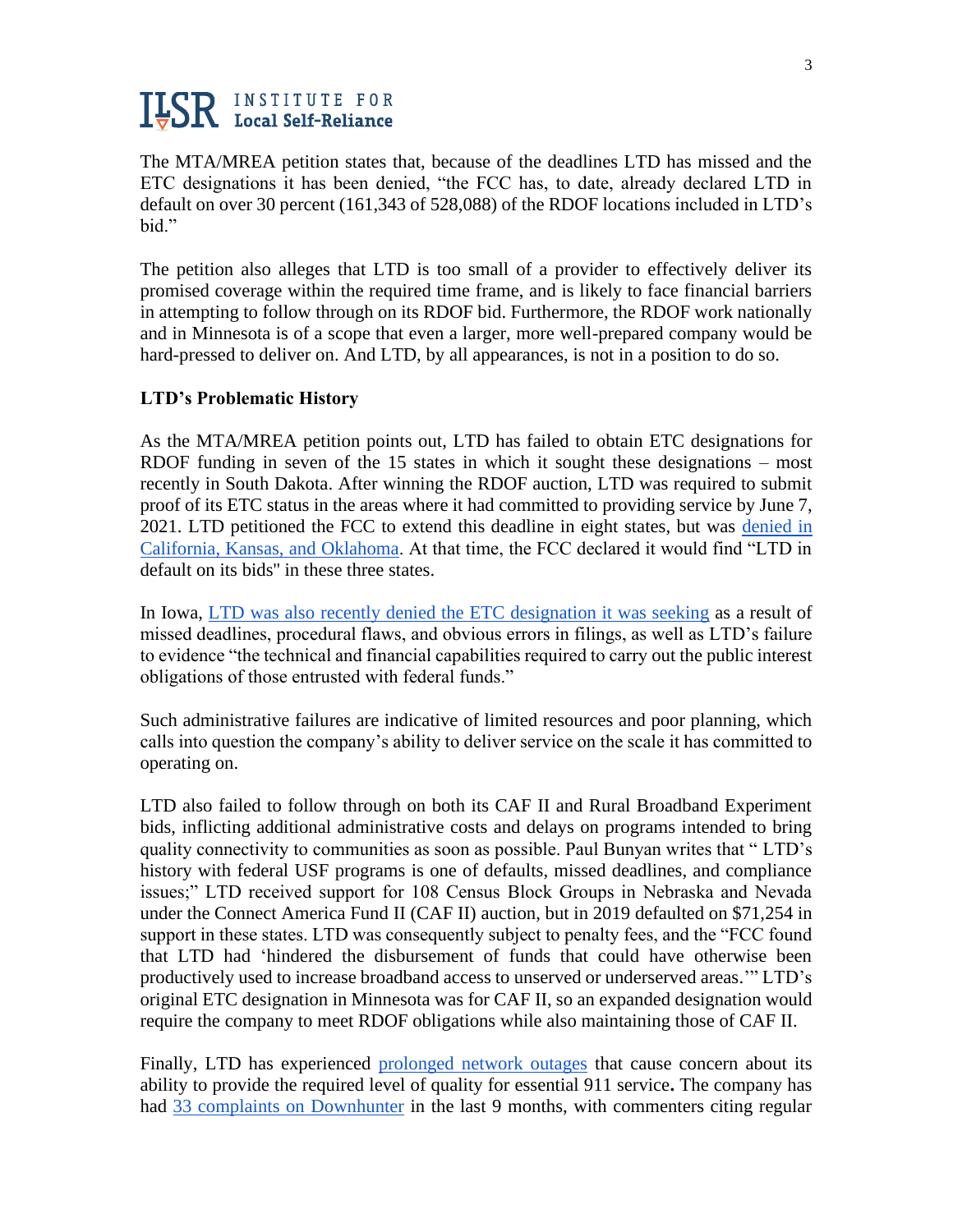outages, long customer service wait times to manage these outages, and slower-thanadvertised speeds when service is working. LTD's track record should be taken into consideration before it receives such substantial federal support for expansion, especially because frequent outages run the risk of preventing people from reaching emergency services when they are needed.

### **LTD is Unlikely to Deliver in Minnesota**

LTD was the only [RDOF recipient selected to](https://blandinonbroadband.org/2021/10/28/frustrations-with-outages-at-ltd-broadband-might-send-red-flag-to-federal-funders/) deploy fiber-to-the-home (FTTH) infrastructure in parts of Minnesota. LTD currently provides nearly all-wireless service in 5 states, but has committed to deploying fiber across 15 states in nearly 530,000 locations via RDOF within six years. And yet, as one FTTH provider with a deep history of operating in northern Minnesota points out, LTD's experience deploying fiber is minimal. Furthermore, LTD will be required to provide significantly higher speeds than what it currently offers in those 5 states in order to meet the standards associated with the RDOF funding. The highest residential speed [currently listed on the company's site](https://ltdbroadband.com/plans) is 35/7 Mbps, which is advertised as the 'Home Office' tier. Paul Bunyan Rural Telephone Cooperative, an experienced fiber builder that has operated in some of the most challenging parts of northern Minnesota over the last ten years, wrote in its own comment that "LTD faces a herculean task of deploying fiber to 528,088 locations in 92,092 eligible census blocks in the fifteen (15) states in a compressed time period in order to satisfy its RDOF performance requirements."

LTD's ability to satisfy consumer protections is also questionable. Both Paul Bunyan Telephone Cooperative (PBRTC) and the Minnesota Telecom Alliance (MTA) argue in their own comments that LTD fails to demonstrate that it will comply with applicable consumer protections in the bid areas – a requirement for all ETC applicants. The comments point out that "The Better Business Bureau ("BBB") gives LTD's Minnesota operations a failing "F" rating, and indicates that LTD is "not BBB accredited." The company also failed to outline any specific consumer protection measures in the works for its expansion, stating only that it plans to comply with requirements. Specifically because of LTD's history of poor customer service, these vague commitments should not be considered sufficient basis for expanding LTD's ETC designation.

LTD has taken a similarly vague approach to affordable connectivity requirements. The PBRTC and MTA comments outline the fact that LTD has verbally agreed to fulfill its income-qualified requirements, but has failed to demonstrate that it will comply with them. The comments also question the company's financial ability to provide and sustain such offerings. The Minnesota Department of Commerce released a notice "urging the PUC to take note of the large number of customers that will be in LTD Broadband's service area and require that LTD Broadband ensure that low-income residents are aware of the opportunity to receive a discount on their service," to which LTD did not respond. Expanding LTD's ETC designation has the potential to harm all customers in its bid areas, but poses a particular risk for low-income customers.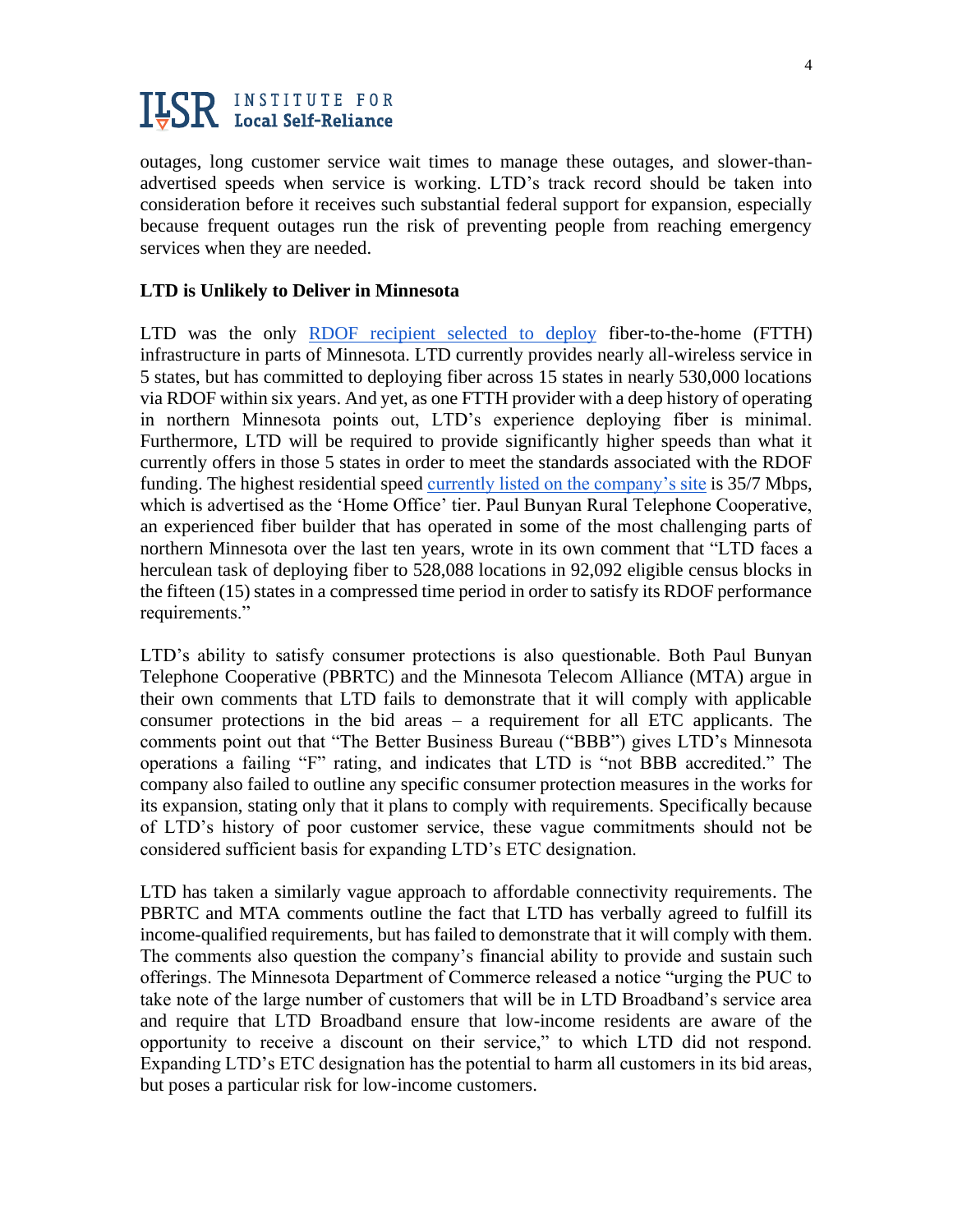Furthermore, LTD has failed to respond to the Department's requests for information regarding Tribal lands falling within its expanded service areas. PBRTC's comments read: "For the RDOF winning bidders, the Department sent an email asking the companies to list the census blocks that serve Tribal areas, to encourage companies to start engaging with the Tribal governments in their area . . . LTD Broadband did not respond. LTD Broadband was the winning bidder in 18,110 census blocks in Minnesota, making it likely that some of the Census Blocks encompass Tribal lands."

Perhaps most telling is LTD's failure to engage with or conduct planning within the Minnesota communities which contain census tracts the company has been awarded. LTD is poised to build out FTTH infrastructure in 415 census tracts in Le Sueur County, but the county has not been able to secure a meeting with LTD to discuss plans. This raises concern given LTD's track record, but also the fact that the amount of money the company has received to provide FTTH in Le Sueur is a small fraction of what the county itself has estimated a proper FTTH buildout would cost. Le Sueur has been working with other providers to expand connectivity across the county, but plans have stalled as matters with LTD make it more difficult for these providers to receive federal funding.

Pine County, which has itself been actively seeking out and obtaining funding for expanded connectivity in the area, has expressed concern over LTD's plan to "provide wireline connections throughout Pine County without first understanding the topography, the current infrastructure, or demographics." LTD's questionable commitments could prevent the county from getting to work in many of its communities for years to come.

Balkan Township filed its own comments echoing the sentiments expressed by Le Seuer and Pine Counties. The comments read: "The longer this process takes, the more Balkan Township will experience delays and cost increases to provide fiber to our constituents' homes. If LTD had not been awarded RDOF funds for broadband deployment in Balkan Township we believe we would already have a viable fiber network installed by a reliable, reputable service provider."

#### **Consequences of LTD's Expansion**

While the FCC certification process has resulted in the decision to place LTD in default in 132 of the census blocks it won a bid for, more than 18,000 census blocks across the state of Minnesota remain pending (see map below). We expect the full FCC certification process, however, to be slow. This means that even if LTD is ultimately placed in default across all of its census blocks across the state, there will be significant delay for tens of thousands of residents in getting future-proof broadband service with help from other, faster-moving state and federal infrastructure programs. If LTD ends up being awarded its RDOF funds, the program does not even require LTD to begin building in these areas for several years. In the meantime, those localities will be forced to continue to wait. Le Sueur County wrote in its comments: "The longer this issue remains unresolved, the less funds will likely be available for our local internet service providers to access and our citizens go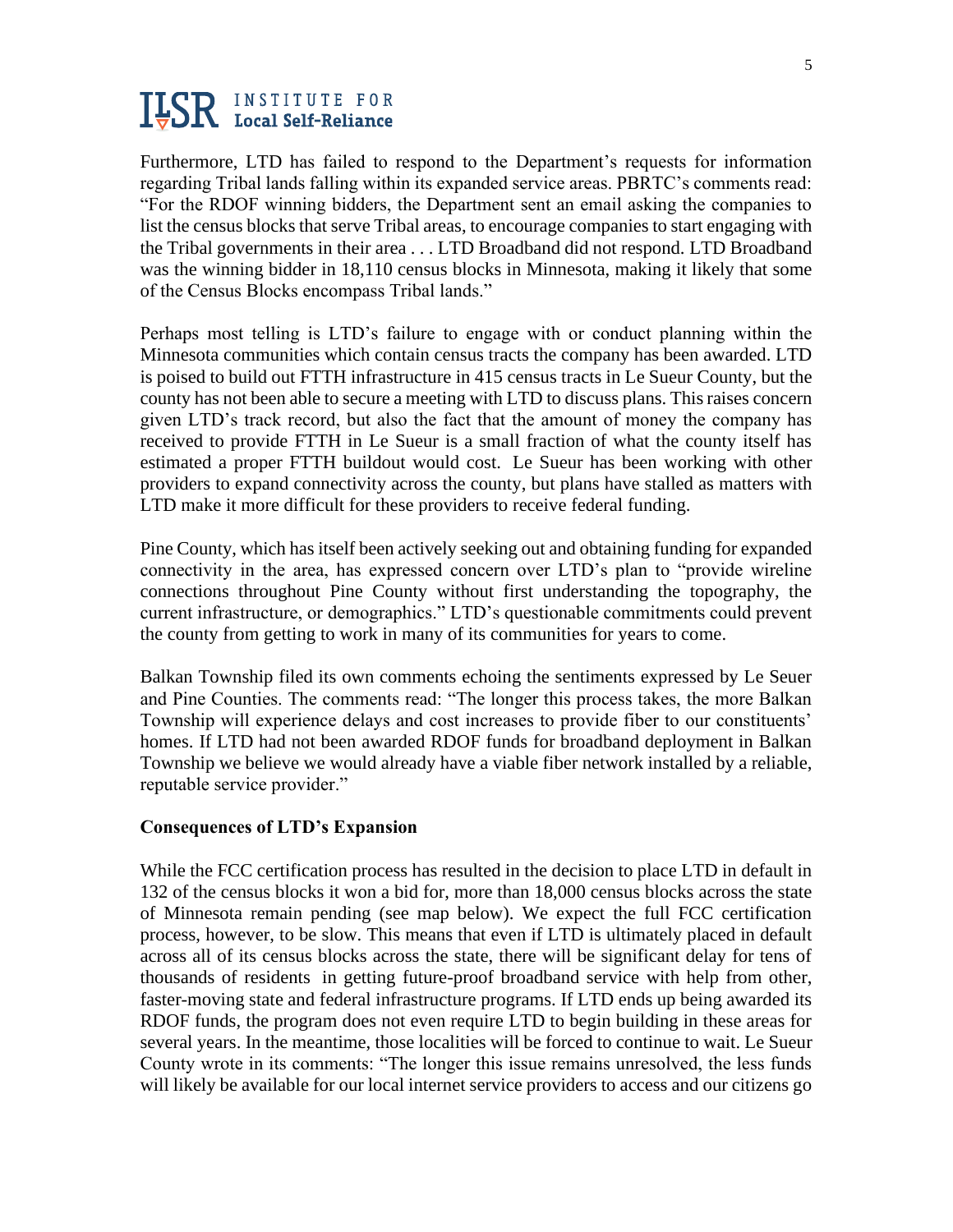without improved internet access which they all deserve." LTD is poised to receive the [\\$311 million in Minnesota over years, and has 6 years](https://efiling.web.commerce.state.mn.us/edockets/searchDocuments.do?method=showPoup&documentId=%7B104A7078-0000-CDB0-B4B5-073B7FB8337E%7D&documentTitle=20213-172302-09) to build.



Data: Esri, HERE, Garmin, FAO, NOAA, USGS, EPA, NPS, Census Blocks Covered by FCC Auction 904 Defaults (10 May 2022), Census Blocks Covered by FCC Auction 904 Long-Form Applicants (2 Feb 2022), Author: Christine Parker | Institute for Local Self Reliance

Finally, if LTD receives its funding, it will be harder for other providers to receive support under programs like the Broadband Equity, Access, and Deployment Program (BEAD). BEAD, which is distributed by the National Telecommunications and Information Administration, provides grants of at least \$100 million to states to support broadband